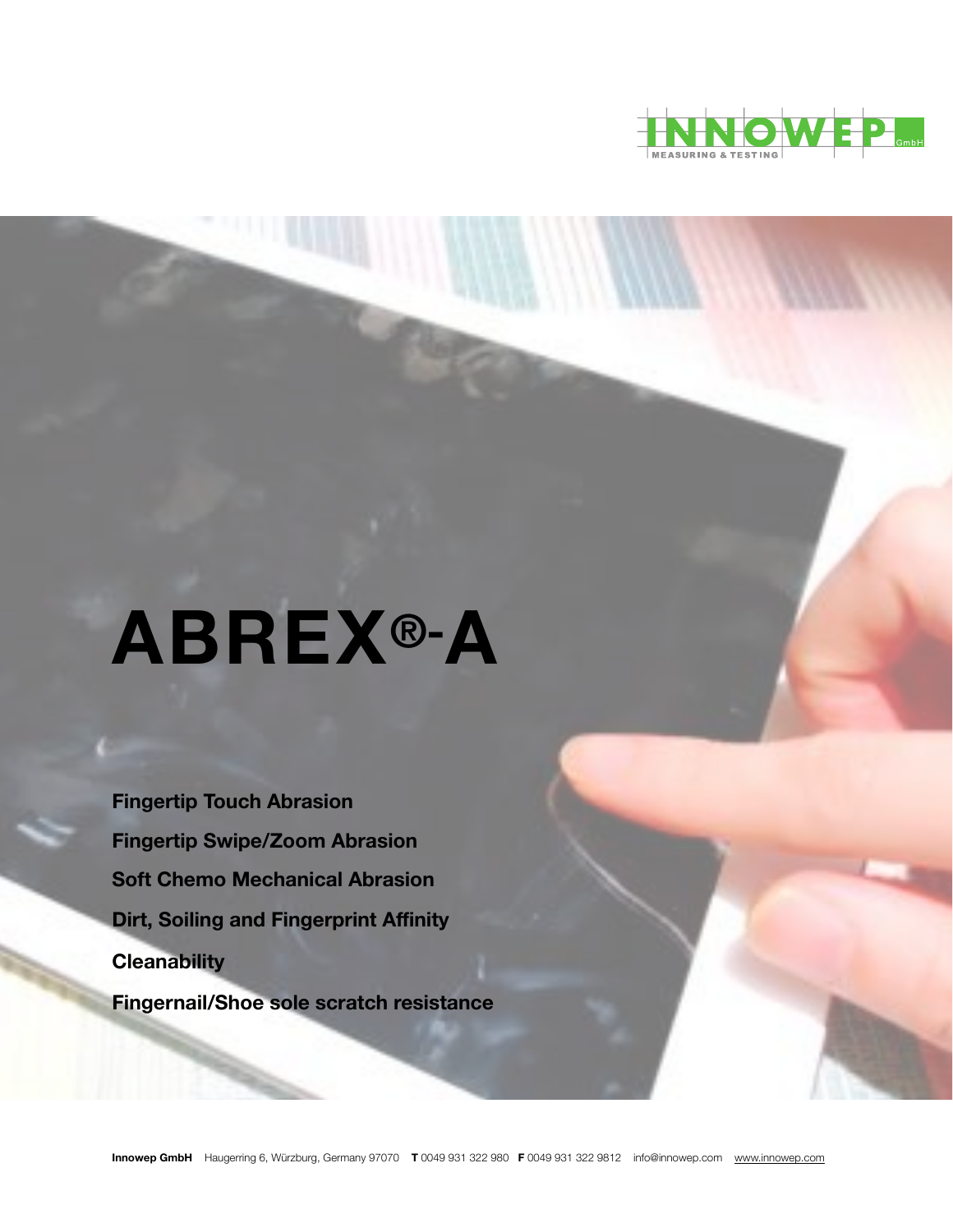

# Basic Functions

Abrasion is a common mechanical process on touchscreen and display surfaces caused by scuffing, rubbing, or scratching under normal use or environmental exposure. The product with abrasion leads to the undesirable disturbance of its functionality, quality perception and value. Fingertip and hand abrasion is a completely special type of abrasion due to the intensive interaction between the products and human fingertips or hands. This special abrasion, **ABREX®-ABRASION** leads to distinct patterns of damages on the materials and its surfaces.

**ABREX®-ABRASION**, the soft-chemo-mechanical fingertip & hand abrasion, is a highly complex abrasion process which involves:

- firstly a dynamic impact with 45° angle by a viscoelastic fingertip under a certain load and the influence of various liquid;
- then a friction rubbing or tumbling motion between the sample and a textile containing dirt, dandruff, oil, sweat or various types of creams.

**ABREX-A®** is by far the only testing machine which can simulate 3 types of motions generated by human fingertip on the display. Together with a variety of standard textiles and chemical environments, the following tests can be simulated under real-life scenario:

- Fingertip touch motion
- Fingertip swipe motion
- Fingertip zoom motion
- Dirt/soil/fingerprint affinity
- Cleanability
- Fingernail scratch



Touch





Swipe

# **Highlights**

- Reproducible results due to standardized test standards
- Real application simulation of chemo-mechanical abrasion
- Universal functionalities due to modular design
- Calibratible testing machine to secure reproducibility

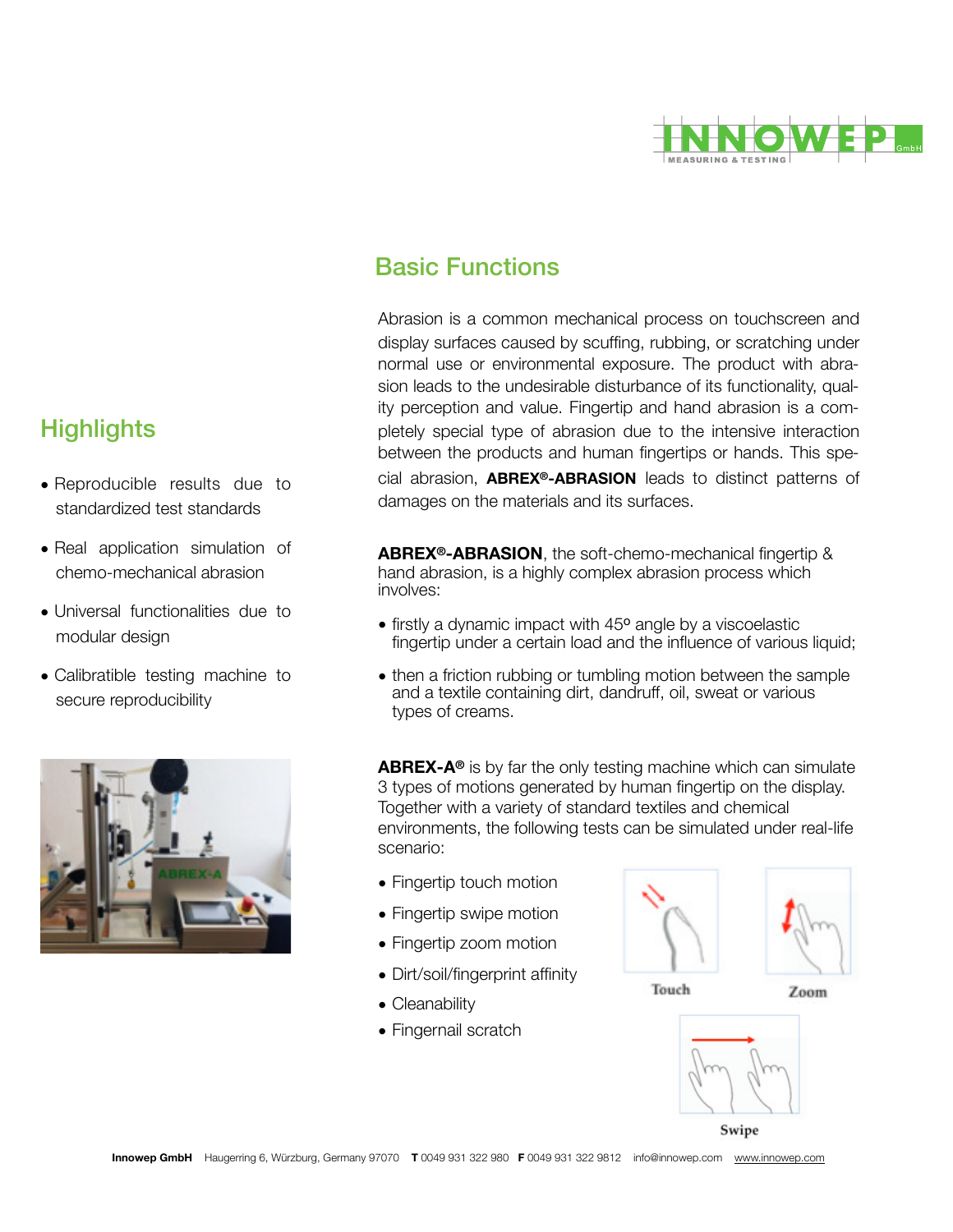

## Test Principle of ABREX®-ABRASION



Main features of human Fingertip:

- viscoelastic
- curved structure
- rough surface
- Inhomogeneous and nonlinear
- containing dandruff/dirt/swear/fat/lotion/ cream

ABREX-A®

Fingertip Touch ABREX® Abrasion Simulation

- Standard silicone stamp represents the viscoelasticity of the fingertip;
- Standard fabric/textile represents the rough skin ridge structure and texture of the fingertip;
- Standard liquid can be artificial sweat, hand cream and many more;
- Dynamic load is applied via the piston/stamp onto the sample surface with a fixed 45° angle



ABREX-A® has two testing modes: Standard and A mode:

- standard mode: the extension speed is calibrated to 6cm/s. This is designed to simulate touch&zoom motion;
- A mode: a higher speed (between 6-20cm/s) can be chosen upon request and fixed/calibrated upon delivery. This is designed to simulate the swipe motion.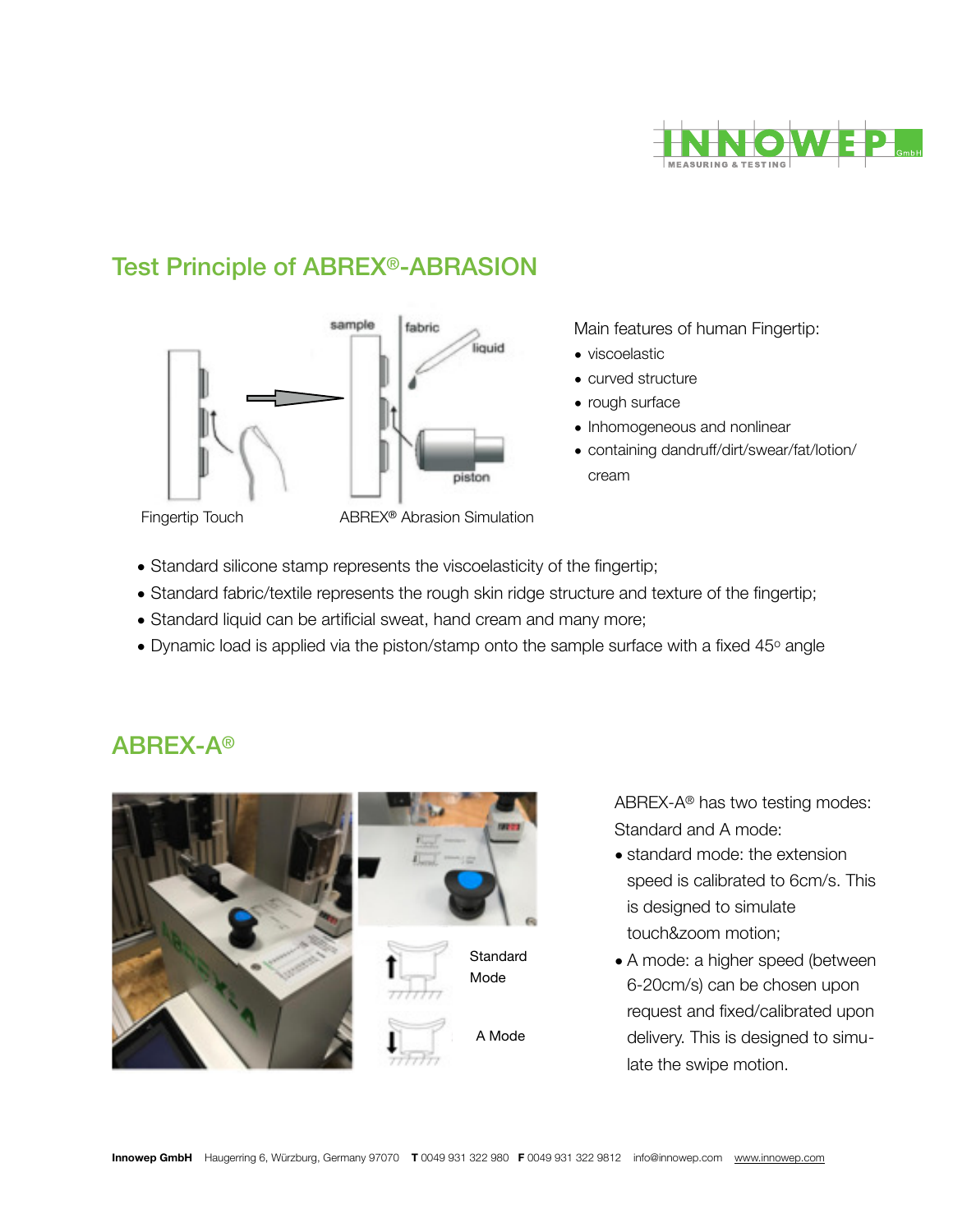

# Adapters for Touchscreen & Display Application

#### Dynamic Fingernail Test Module-Industrial

Simulation of typical scratch tests with industrial tips. Supplied with both 45° & 90° sample fixing modules.



#### Dynamic Fingernail Test Module - Automotive

Simulation of typical scratch and mar tests with human fingernail (PMMA) at different speeds. Supplied with 45° sample fixture. Test acc. to BMW GS97034-2.



#### Dynamic Fingernail Test Module Automotive (Shoe Sole Test)

Simulation of abrasion between shoe sole and the auto trim with high speeds acc. to BMW GS 97034-3.



#### Fingerprint/Dirt Test

Generation of a standardized fingerprint/dirt on the surface

(eg. touch screen, glossy piano paint) to evaluate the soiling

affinity behavior of the surface; then a cleanability test on

ABREX® to test how easily the fingerprint/dirt on the surface can

be removed.

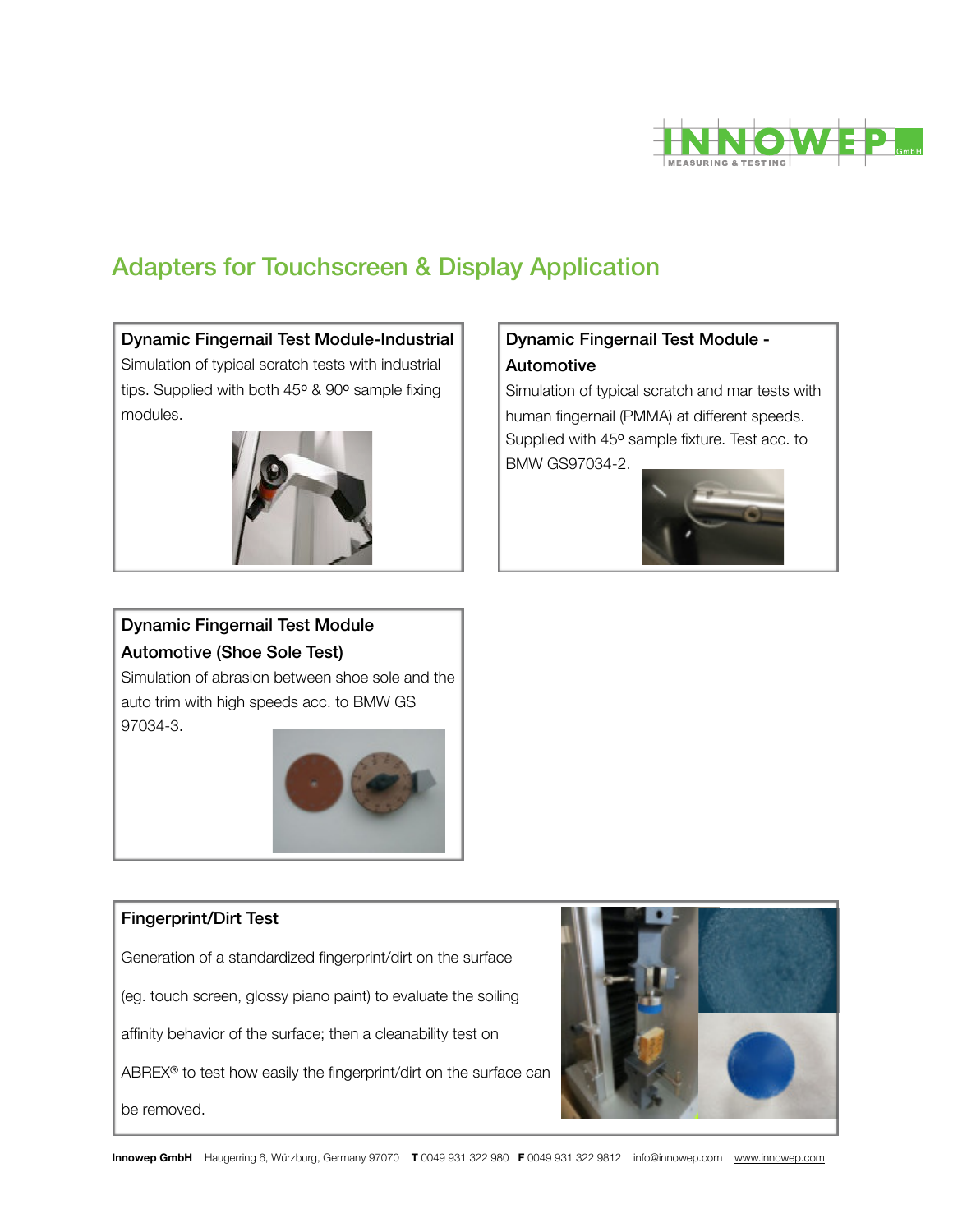

# **Adapters for OtherApplications**

#### Steering Wheel Abrasion Test

A complete car or truck steering wheel mounting on ABREX® for the simulation of ABREX®-abrasion and other scratch tests without cutting the lab samples. The steering wheel can be any size from automotive, trucks and omnibuses.



#### Steering Wheel Abrasion Test with Wear Analysis

ABREX®-abrasion tests on steering wheels followed by the measurement of the abrasion rate and surface roughness, topography, structure and visual impression in a mobile fast fashion.



#### Banknote Durability Test

A specially designed sample mounting adapter with a certain curvature enables the simulation of ABREX®-abrasion and other tests directly on a banknote.



#### Teeth Abrasion Test

A specially designed adapter to simulate the tooth abrasion for testing the durability of tooth replacement materials. The materials of abrasion counterpart can be customized.

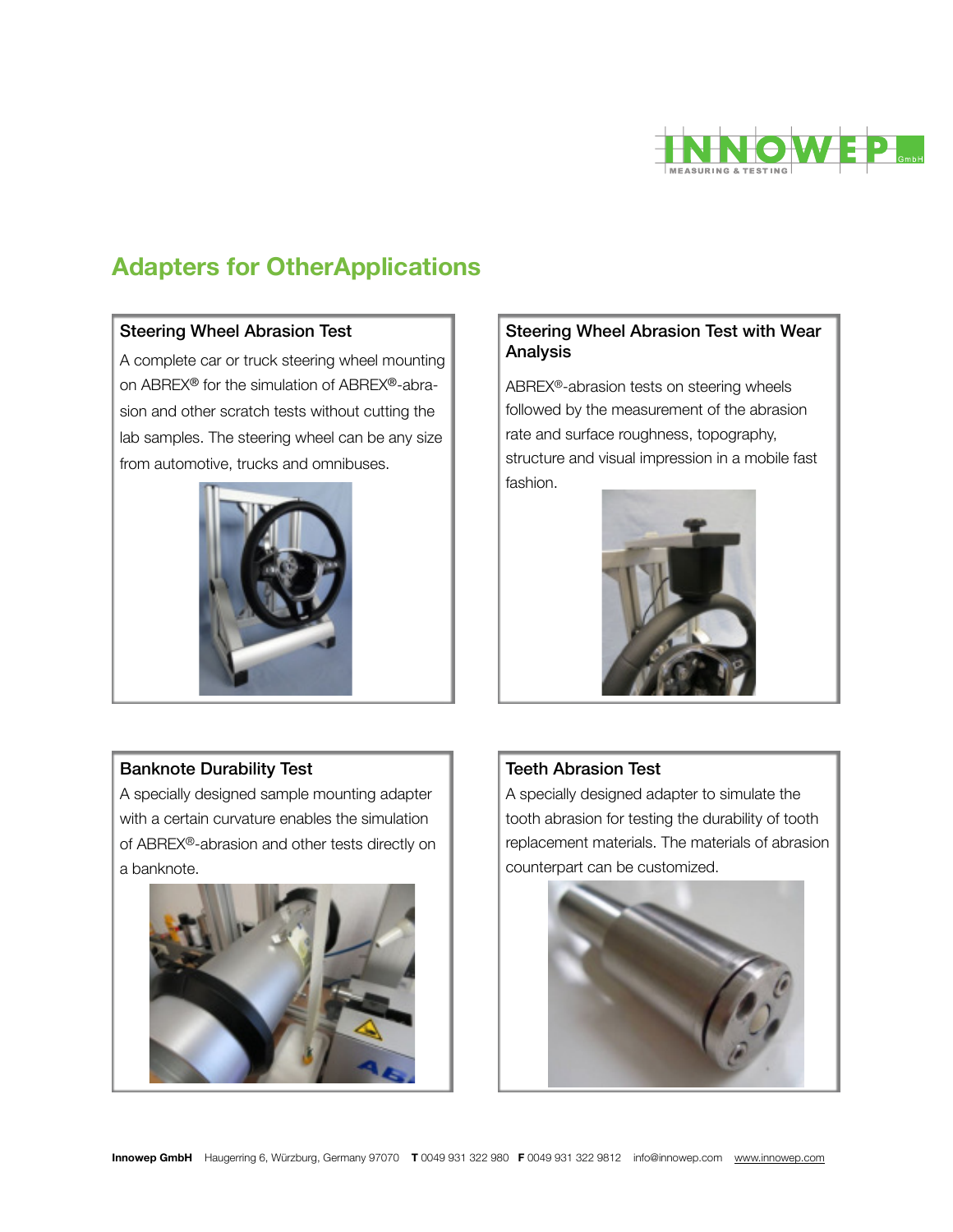

## **Hardware Options**

#### X-Y Sample Moving Frame

For easy and accurate moving and positioning of the sample.



# **Piston/Stamp Options**

Supply of standard piston/stamp with the diameter of 10mm, 20mm and 30mm. Additionally, different piston/stamp will be especially made for different temperature ranges depending on the model of ABREX®:

- -40℃-0℃ (blue)
- 0℃-30℃ (transparent)
- 30℃-85℃ (red)

# **Weight Options**

Supply of standard weight to run acc. to various standards and specifications:

| $\bullet$ 1N   | $\bullet$ 6N  |
|----------------|---------------|
| $\bullet$ 1.5N | $\bullet$ 8N  |
| $\bullet$ 2N   | $\bullet$ 10N |
| $\bullet$ 3N   | $\bullet$ 15N |
| $\bullet$ 4N   | $\bullet$ 20N |
| $\bullet$ 5N   | $\bullet$ 30N |
|                |               |



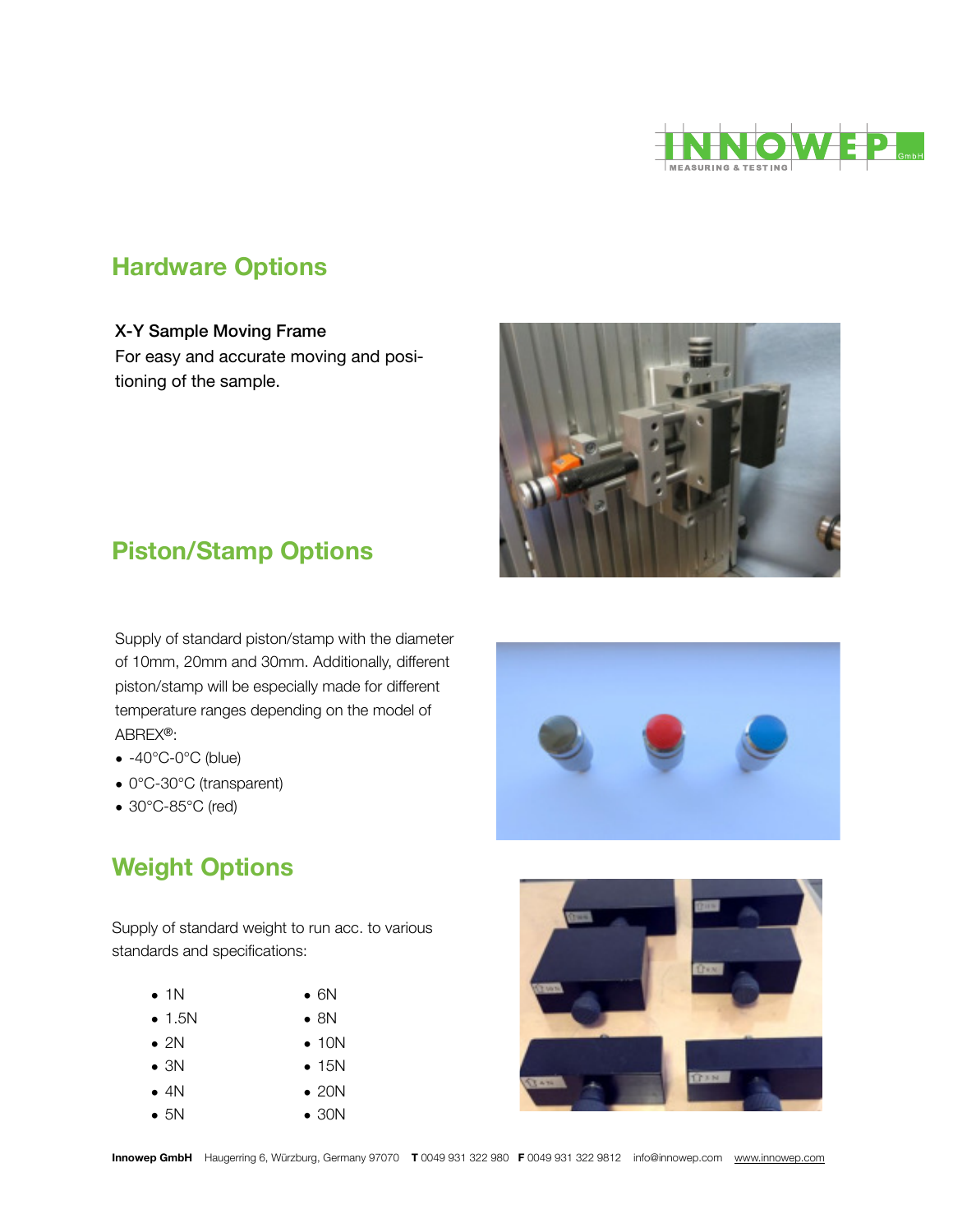

# Textile Options (Touchscreen & Display Application)





Standard Fine Wool Textile Standard Soiling Fine Textile Standard Sebum Wool Textile







Standard Microfibre Textile Standard Sebum Cotton Textile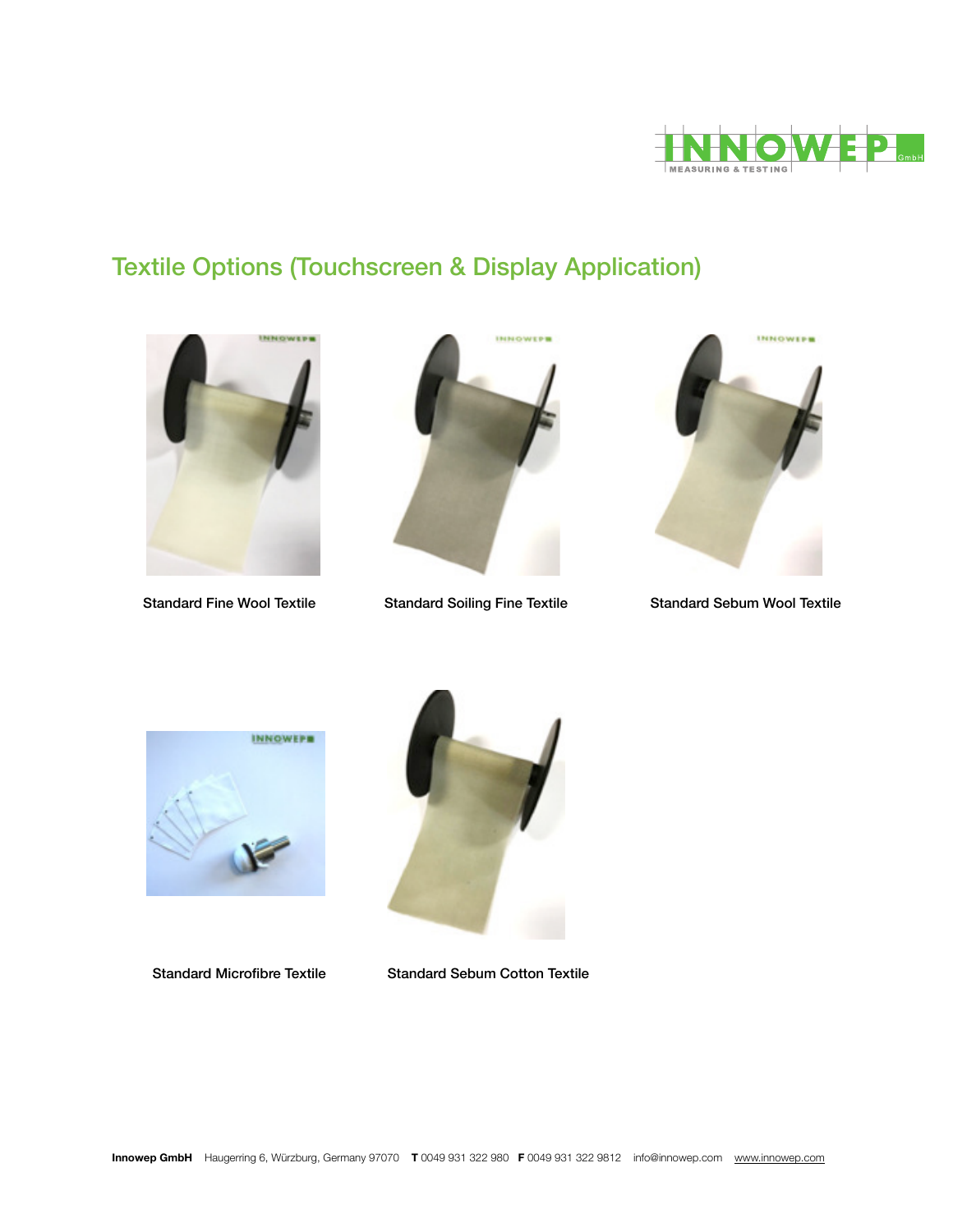

## Textile Options (Other Applications)

Standard Fabric Simulates ABREX®-abrasion according to DIN EN 60068-2-70 / IEC 68-2-70/BMW GS 97034/GS 94011

Cotton-Batist Fabric (Denim) Simulates abrasion with clothing materials (e.g. Jeans) according to ISO 105 D01

Cotton-Lawn Fabric

Simulates abrasion with fine-structured clothing materials (e.g. trouser pockets) acc. to ISO 405 F09

#### Soiling Fabric Rough

Simulates soiliing behaviour with standard materials (by fats, soot) acc. to BMW GS 97034 and various standards. Two versions are available.

Abrasion-Pad S-1000 Simulates mechanical abrasion with high-abrasive rubbing pad

Abrasion-Pad "Scrub-Test" Simulates mechanical wear by kitchen and cleaning sponges (M44)

Wool Felt H1 Abrasion test according to various standards, hardness H1







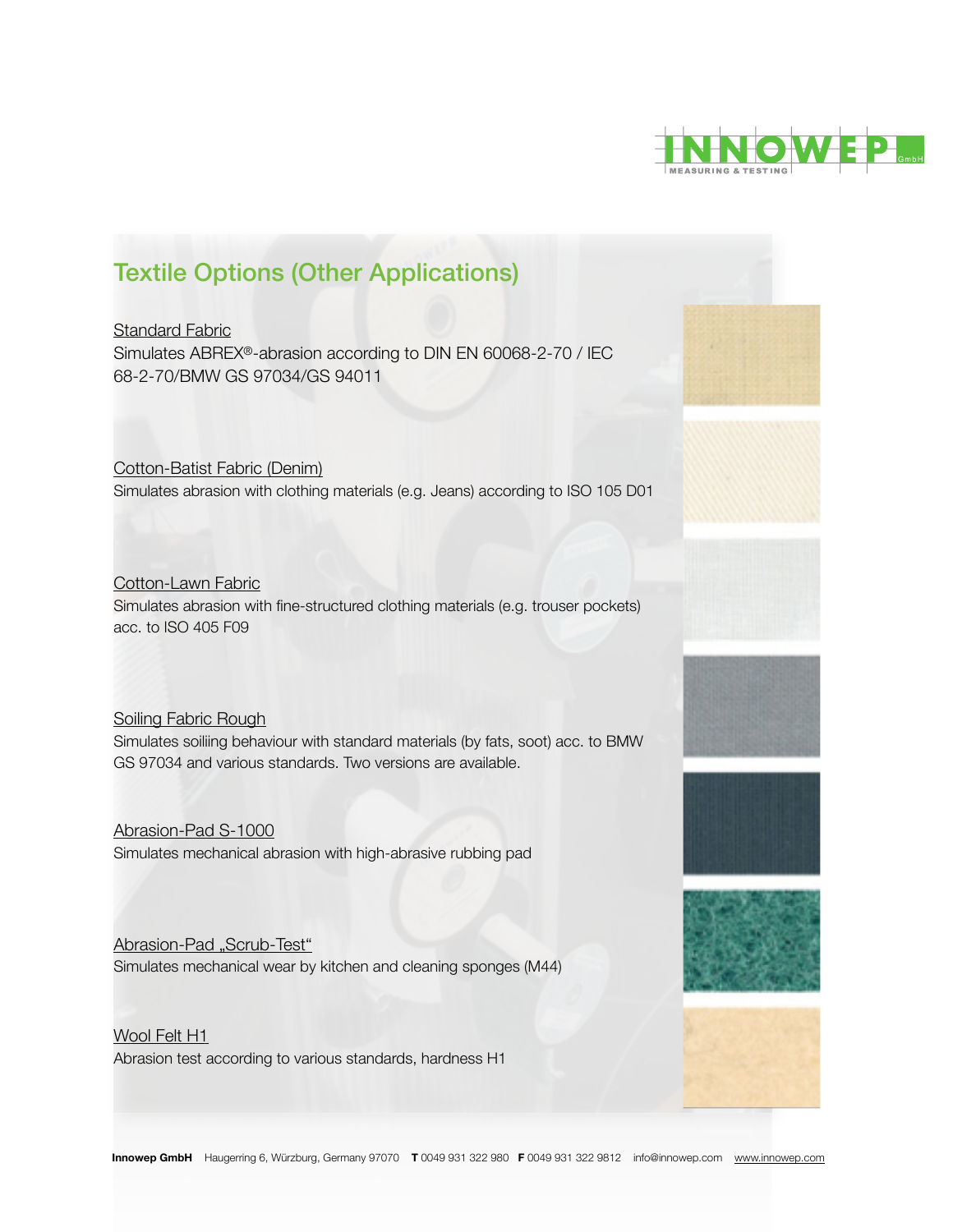

# Media Options

Artificial Sweat acc.to: <br>
Additional Fluids DIN 53160-2:2001 Cleaning paste BMW GS 97034/GS94011 (two types) Skin lotion BMW PR506 Soil/dirt **DBL 7384 DBL 7384 Plastic maintainence emulsion** VW TL 226 (2 types) Sun cream/hand cream FORD DVM-00870MA Cleaner/Spray PSA Seasoning

 Cooking oil 

For additional textile or liquid supply, please contact [info@innowep.com](mailto:info@innowep.com) for detailed information.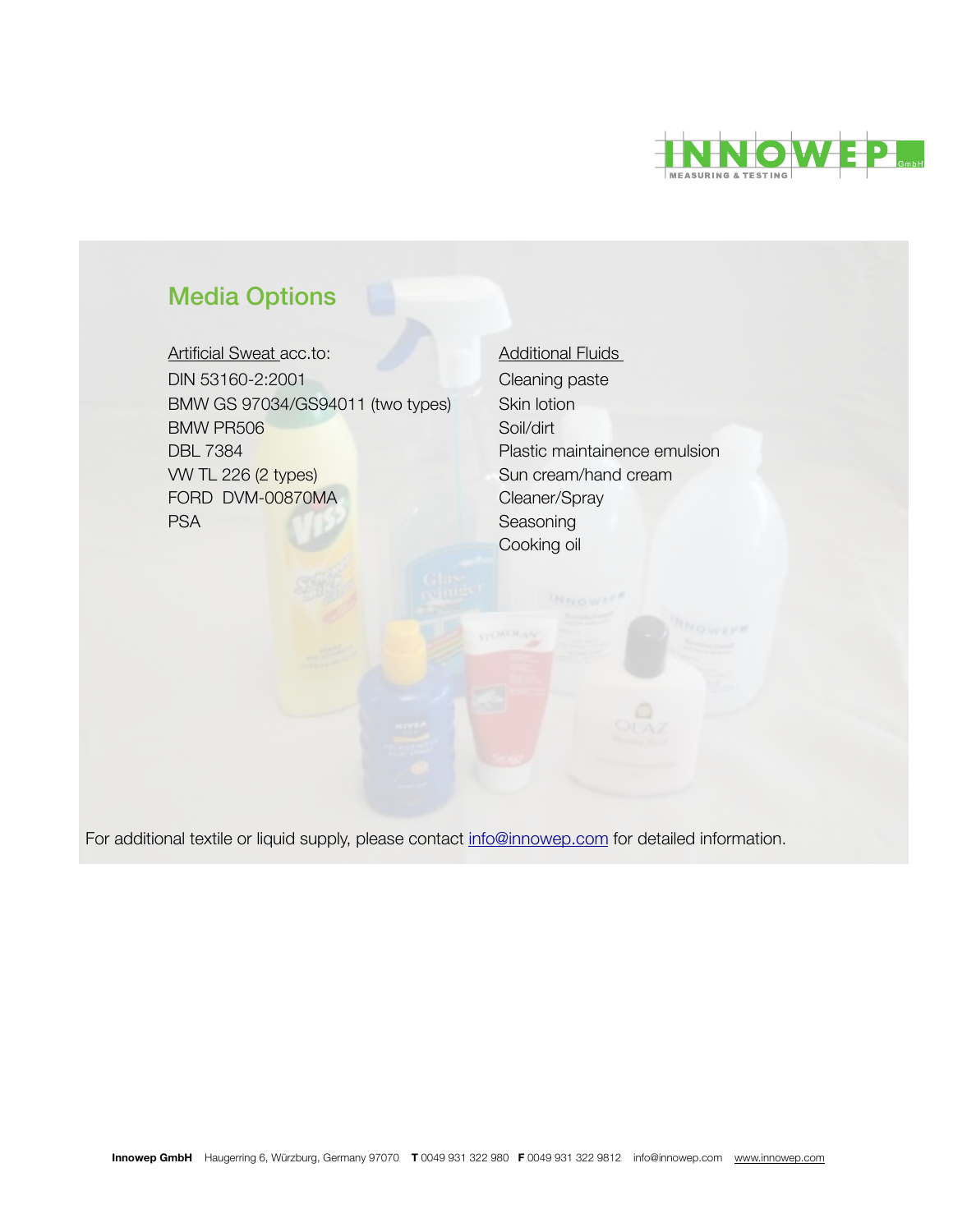

## Standards & Specifications

- DIN EN 60068-2-70
- IEC 68-2-70
- BMW GS 97034 -1, -2, -3, -4, -5,-6
- BMW GS 97045-2
- BMW PR 506, 510
- BMW AA-0471, AA-P296
- BMW PA-P 315
- BMW TL 9 138681.6
- Daimler DBL 7384 & 9202
- Ford WSS-M2P188-A1/FLTM BN155-01/DVM-0055-MA
- GB-T 2423.53
- JIS C 60068-2-70
- PSA D24 5020
- Renault
- EWIMA
- GSO 480.1.003

## Maintenance and Services

ABREX® inspection with maintenance and calibration should be performed at least once a year. Some of the spare parts including piston/stamp, textile and artificial sweat are required to be exchanged frequently. Certain test liquids, piston/stamp, textile and pneumatic cylinder and sensors have limited shelf life. Please consult [info@innowep.com](mailto:info@innowep.com) for detailed information.